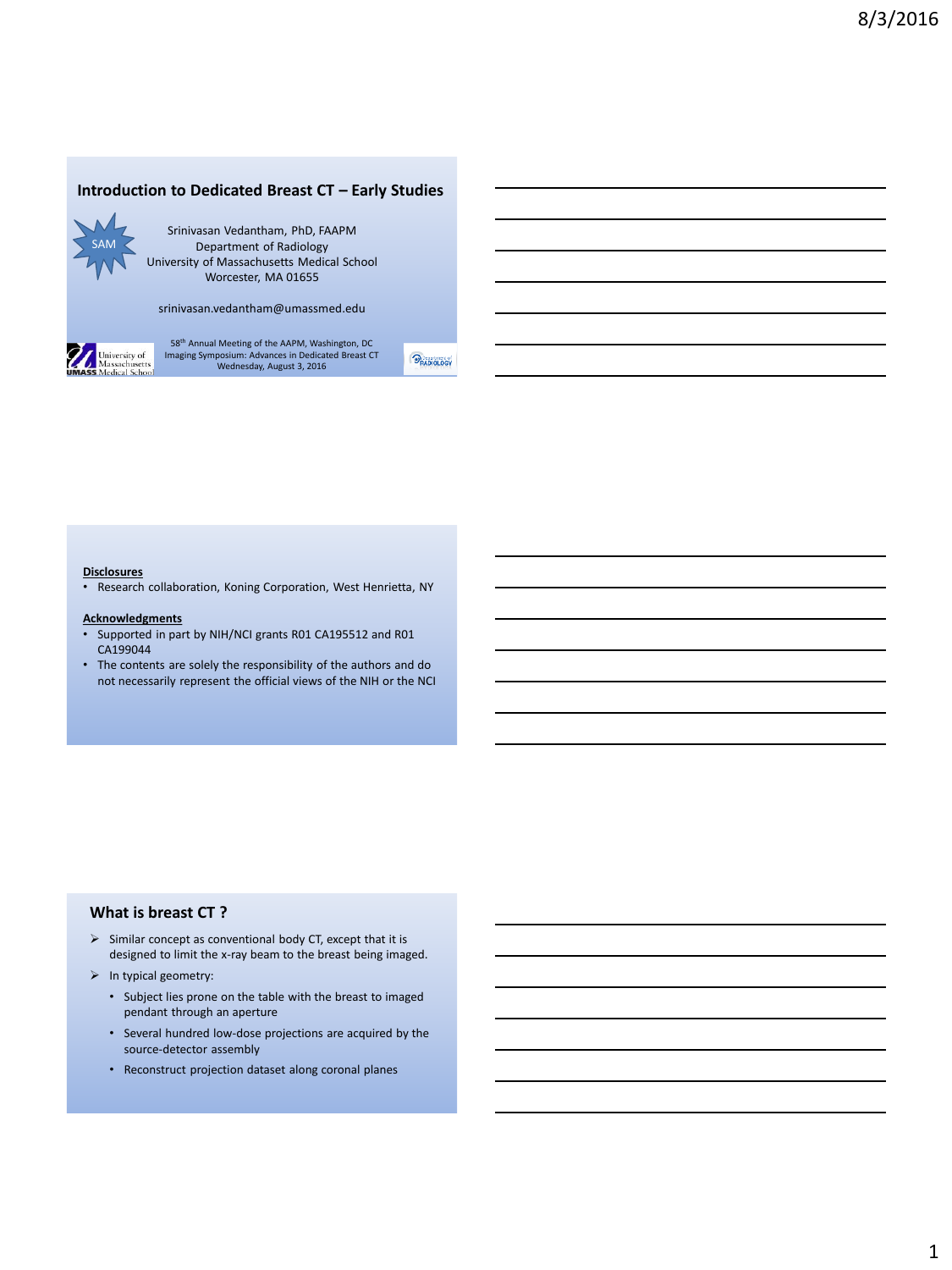

## **Dedicated Breast CT: 1970's**

- Almost on the heels of the invention of CT itself, two systems were built by GE
	- Mayo clinic, and
	- University of Kansas Med Center
- $\triangleright$  System used:
	- 127 Xe detectors
	- 127 x 127 reconstruction
	- 1.56 x 1.56 x 10 mm
	- CT#: -127 to 128



Image source: Chang et al., Cancer 46:939-<br>946, 1980. © American Cancer Society

## **Dedicated Breast CT: 1970's**

- In the study by Chang et al. [Cancer 46:939-946, 1980]:
	- 1625 patients underwent breast CT imaging between October 1, 1976 and July 31, 1979
	- There were 78 histology-verified cancers
	- IV contrast administration
	- The cancer detection rate was 94% with dedicated breast CT vs. 77% for mammography
- $\triangleright$  Continues to be the largest study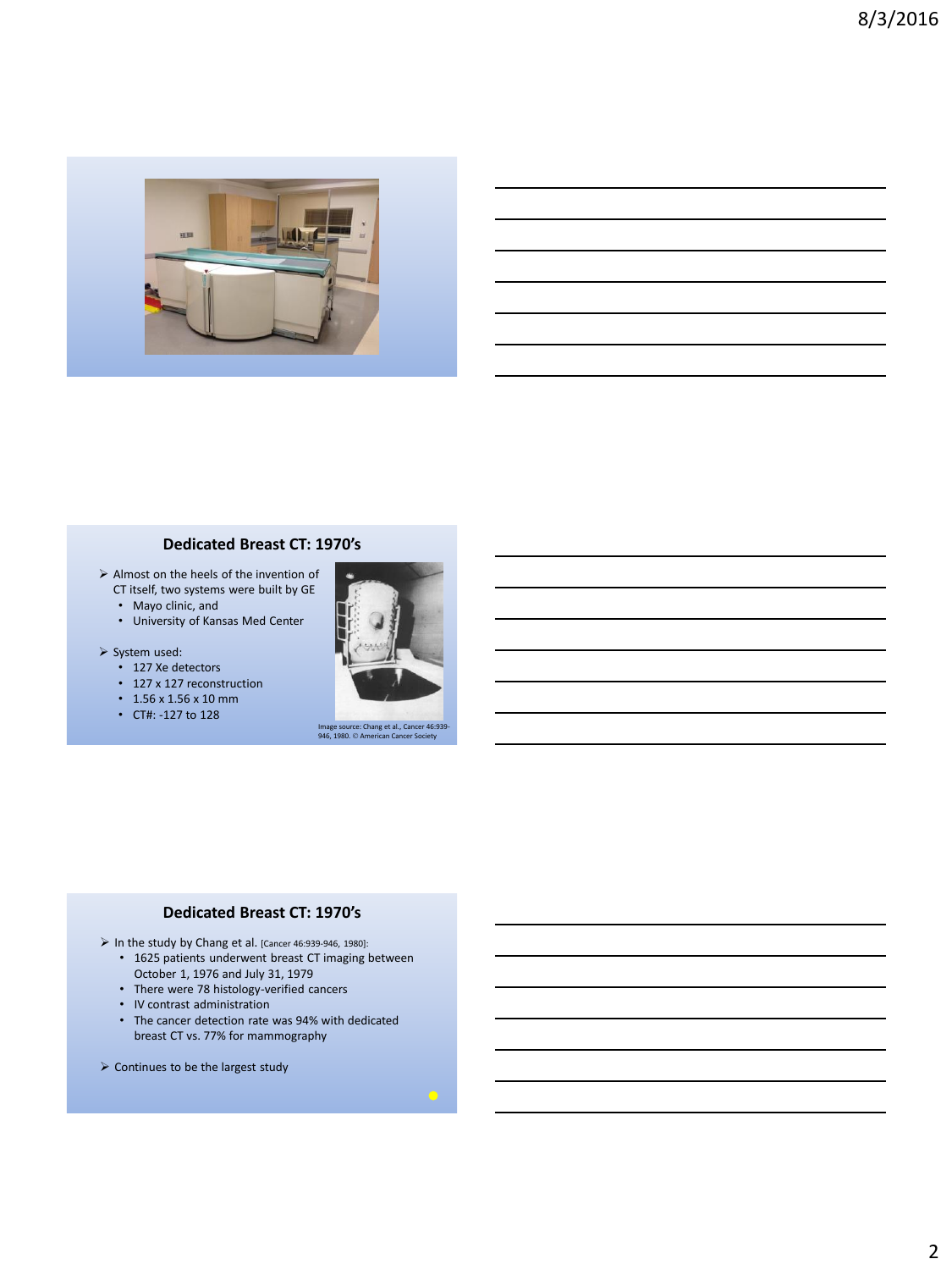## **Breast Imaging with Body CT: 1980's**

- $\triangleright$  Two studies both using IV administration of contrast media
- Chang, et al., AJR 138: 553-8, 1982
- GE CT/T 8800
- 120 kV; 80 mA; 4.8 s/rot
- Experience from 67 patients
- 17 cancers in the cohort
- CT detected 16/17 cancers (94%) vs. 12/17 cancers (71%) by mammography
- Muller et al., JCAT 7:650-4, 1983
- Philips TomoScan 300 • 188 kV; 180 mA; 4.8 s/rot
- All patients had lesions
	- identified on mammography
- CT identified 32/34 lesions
- 2 calcified lesions missed by **CT**

### **Surgical breast specimens with body CT: 1990's**

**Zeamel of Company Azzized Tomography<br>2022: Th-SM<br>0 1996 Lippinont Baren Publishers, Philadelphia** 

High Resolution CT Mammography of Surgical<br>Biopsy Specimens

Vassilios Raptopoulos, Janet K. Baum, Mary Hochman, Andrew Karellas.<br>Mary-Jane Houlihan, and Carl J. D'Orsi

 Non contrast study comparing body CT (GE Advantage 9800) with high-resolution x-ray specimen radiography

- $>$  44 surgical biopsy specimens
- $\triangleright$  Fatty specimens: CT  $\Leftrightarrow$  specimen radiograph for masses
- $\triangleright$  Dense specimens: CT  $\Uparrow$  specimen radiograph for masses
- $\triangleright$  Microcalcifications: CT  $\Downarrow$  than specimen radiograph
- 

### **Radiation dose and Feasibility: 2001**



**Dedicated Breast CT: Radiation Dose and Image** Undfors, MD<br>y Seibert, PhD **Quality Evaluation**<sup>1</sup> Radiology 221: 657-67, 2001

Image source: Boone et al., Radiology 221: 657-67, 2001 2001 Radiological Society of North America

 Reported on average glandular dose (AGD) estimates for dedicated breast CT

 $\triangleright$  Showed the potential of breast CT at radiation dose comparable to two-view mammography